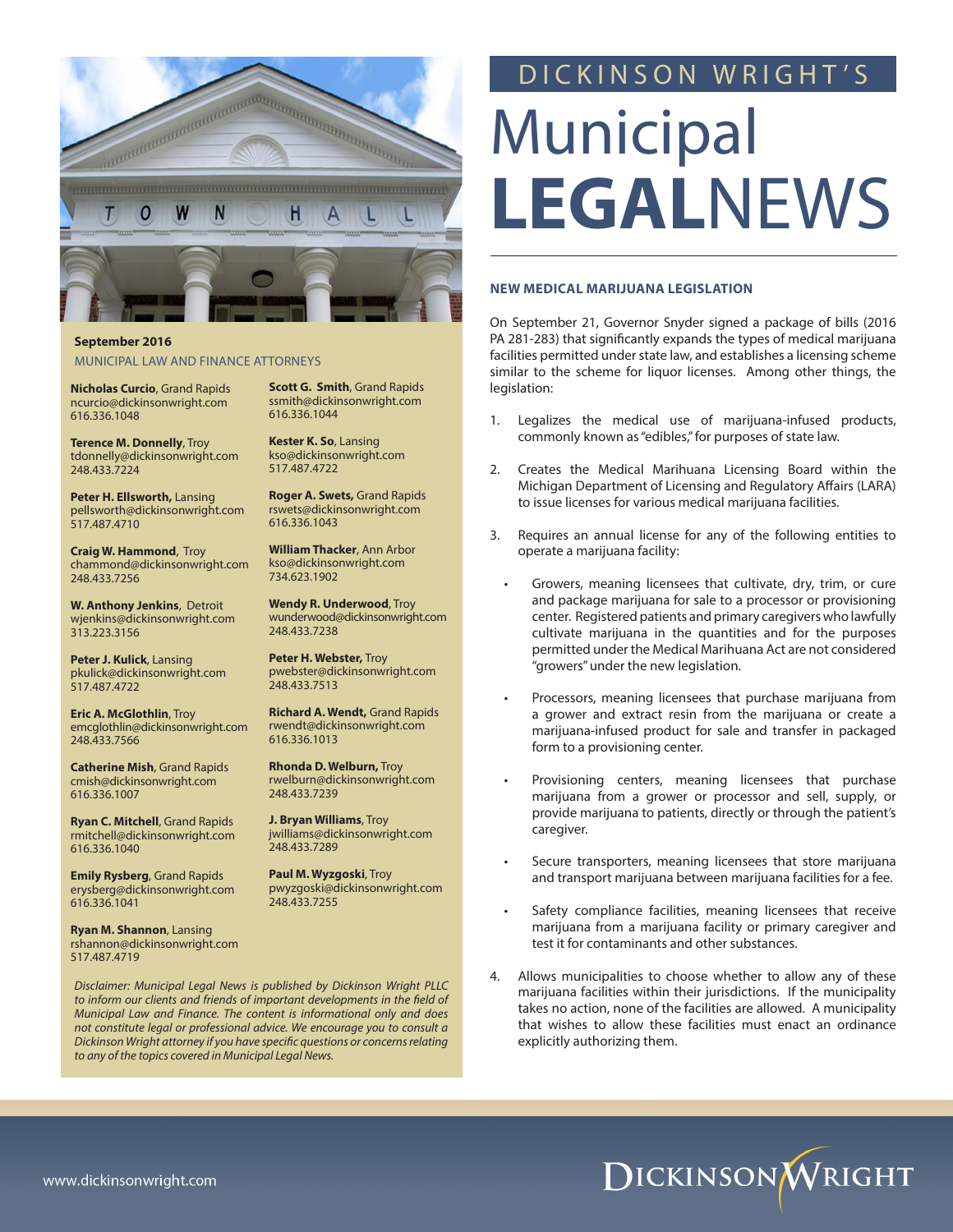- 5. Authorizes municipalities to charge an annual fee of up to \$5,000 on licensed marijuana facilities to defray administrative and enforcement costs.
- 6. Authorizes municipalities to adopt ordinances relating to marijuana facilities within their jurisdiction, including zoning ordinances.
- 7. Prohibits municipalities from imposing regulations regarding the purity or pricing of marijuana or interfering or conflicting with statutory regulations for licensing marijuana facilities.
- 8. Requires municipalities to provide to the Medical Marihuana Licensing Board within 90 days after notice that a license application was filed: (a) a copy of any ordinance authorizing the marijuana facility, (b) a copy of any zoning regulation applicable to the facility, and (c) a description of any previous medicalmarijuana related ordinance violation.
- 9. Exempts from FOIA disclosure any information a municipality obtains in connection with a license application.
- 10. Requires the state to establish a "seed to sale" computer tracking system to compile data regarding marijuana plants throughout the chain of custody from grower to patient. The system will be able to provide this data in real-time to local law enforcement agencies.

Notably, these bills do not require a state license to operate as a primary caregiver under the Medical Marihuana Act, nor do they allow municipalities to prohibit operation as a primary caregiver. The existing regulatory scheme regarding primary caregivers remains in effect.

#### **OIL AND GAS DRILLING**

In recent years, oil and gas companies have increasingly used hydraulic fracturing—known as "fracking"—to extract hard-to-reach deposits from mineral wells. Concern over this controversial technique has brought mining activities into the public spotlight and generated a significant amount of litigation. A number of important legal issues are now being addressed by the courts.

One recent case involved a municipal contract allowing a private company to extract mineral deposits from under a city park. A group of local activists challenged the contract on the grounds that it constituted a "sale" or "lease" of park land that required voter approval pursuant to state law and the city charter. In *Don't Drill the Hills v City of Rochester Hills*, the Michigan Court of Appeals rejected those challenges, finding that mineral resources located under park land are distinct from the park itself.

Another pending case involves a local effort to regulate mining activities. In *City of Southfield v Jordan Development Company, LLC*, a circuit court recently dismissed a lawsuit that sought to enjoin mining activities that violated a city zoning ordinance and a city-wide moratorium on new drilling sites. The court specifically ruled that the city's regulations were preempted by state law, which authorizes the Michigan Department of Environmental Quality to issue permits for oil and gas drilling. The city has appealed the circuit court's ruling, which could result in a significant precedential decision on this issue.

#### **SIGN OF THE TIMES: BILLBOARD ORDINANCE UPHELD**

In *International Outdoor, Inc v City of Livonia*, the Michigan Court of Appeals upheld a zoning ordinance provision banning new billboards. The court held that the ordinance does not "zone out" a legal business in violation of state law, because it did not prevent the advertising companies from soliciting and serving clients within the city, but instead only prohibited a single form of advertising. The plaintiff also failed to establish a need for billboards within the city, relying in part on evidence that surrounding communities permitted billboards. The court stated that, in order to establish a cause of action under the Michigan Zoning Enabling Act, the challenger would have to demonstrate "public need for new billboards rather than a demand for those billboards by advertisers."

While this decision is a significant victory for municipalities, it does not provide blanket authority to prohibit billboards or other uses through a zoning ordinance. Instead, the legality of these ordinances depends on the circumstances in the community. Municipalities must cautiously evaluate the relative demand and existing supply of the use.

#### **FREEDOM OF INFORMATION ACT: PERSONAL EMAIL ACCOUNTS AND OTHER ISSUES**

There are three recent FOIA decisions of interest to Michigan municipalities. In *Competitive Enterprise Institute v OSTP*, the DC Circuit held that work-related emails on a government official's private email server are public records under the federal FOIA statute. The court rejected the government's argument that the FOIA only requires disclosure of documents that the government directly controls, finding that such an argument would undermine the purpose of the FOIA. While this case is not binding on Michigan courts, it might influence decisions under the Michigan statute. Government employees and officials should be aware that their work-related emails could be subject to disclosure even if sent on private servers.

In *Cramer v Village of Oakley*, the Michigan Court of Appeals held that municipalities are not required to completely fulfill a FOIA request within the statutory deadlines, so long as they send a letter indicating whether the request is granted or denied. This means that, in some circumstances, municipalities can take more than 15 business days to complete large records searches. However, the court emphasized that municipalities must still fulfill requests within a reasonable time, or else risk statutory penalties for "arbitrary and capricious" delay.

Finally, in *Detroit Free Press Inc. v DOJ*, the Sixth Circuit reversed its own precedent and held that federal agencies may withhold booking photographs of criminal suspects under the "personal privacy" exemption of the federal FOIA statute. This decision does not have an immediate impact on Michigan municipalities, since Michigan courts have held that booking photographs are subject to disclosure. However, the Sixth Circuit's decision might prompt Michigan courts to reexamine that precedent in future cases.